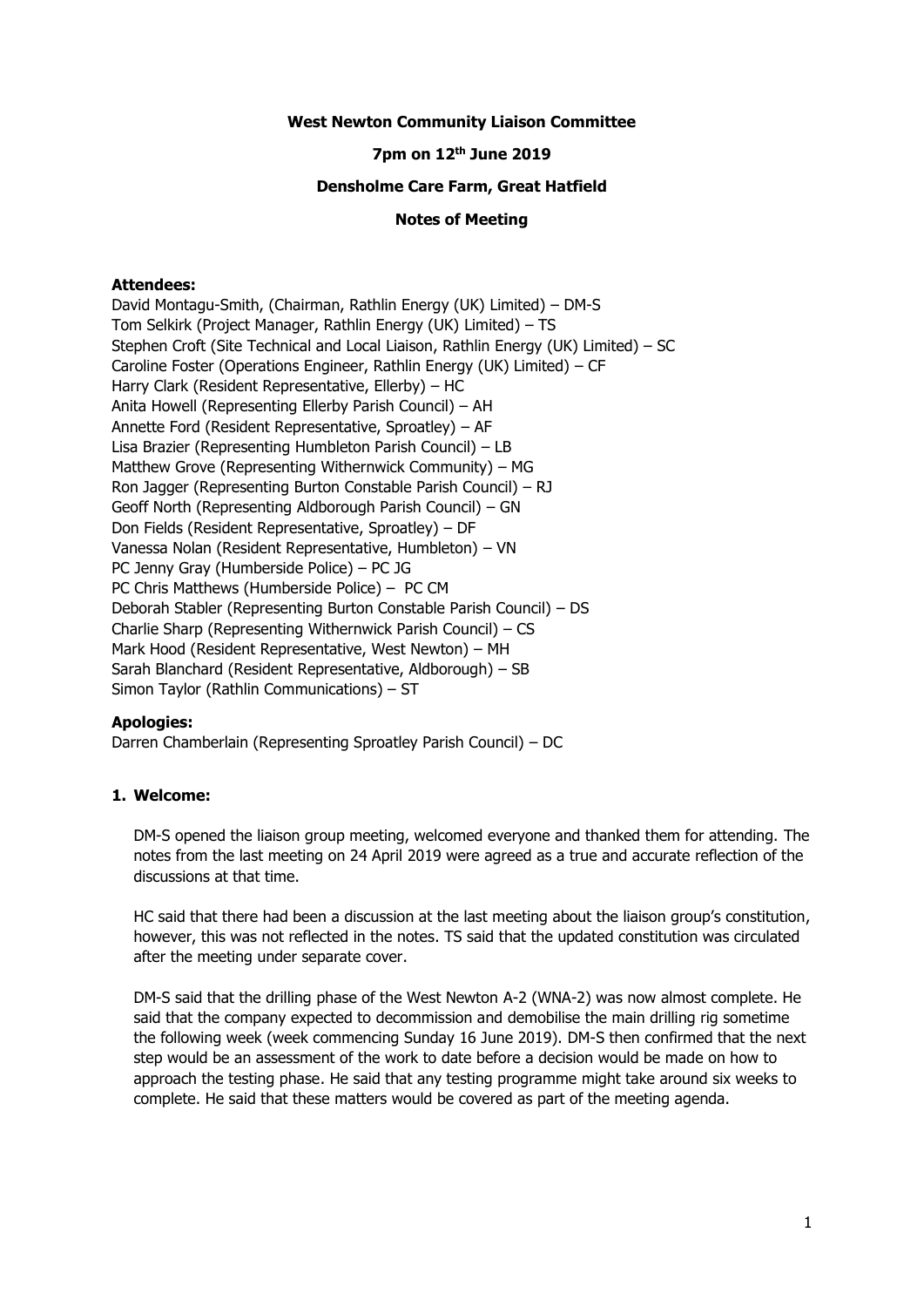DM-S then introduced Sarah Blanchard, a new liaison committee member and resident representative for Aldbrough. DM-S mentioned that a new Marton resident had approached Rathlin Energy (UK) Limited to ask if she could join the West Newton Community Liaison Committee.

DM-S said that the community liaison group currently has the agreed number of people from each parish area (one resident representative and one parish council representative). The Burton Constable representatives are Ron Jagger (parish council representative) and Mark Hood (resident representative for West Newton). Additionally, Deborah Stabler, who has now moved from the area but still has land close to the West Newton A site, had previously made a request via Burton Constable Parish Council to stay on as a member of the group – in view of her longstanding involvement and the fact that she has personal and parish interests in the area. RJ said that, in order for the new Marton resident to become a community liaison member, it would be a case of the person replacing either himself, Mark or Deborah. He undertook to raise this matter at the next parish council meeting.

### **2. Operations update summary:**

TS said that that the West Newton A-2 well had reached a total depth of 2,061 metres to the top of the Westphalian Coal Measures. He said that initial results were encouraging. He said that 28 metres of core were cut and recovered in the Kirkham Abbey reservoir formation. He confirmed that wireline logs had also been acquired. TS said that the well would be cased and cemented to total depth and will then be temporarily suspended, pending further evaluation. He confirmed that, over the next 7-14 days, the drilling rig and associated equipment will be demobilised from site. He said that the information acquired while drilling will be analysed to inform a potential well testing programme. He said that planning permission is in place for an extended well test.

MG asked about the flaring. TS said that although a flare was brought on to site as a precautionary measure it wasn't needed during the drilling phase. He said that flaring as part of the potential testing programme would be discussed later in the meeting.

CS asked when the lighting would be removed. TS said that the rig lighting will be removed when the equipment is demobilised. He said that the site would still require a smaller amount of lighting to enable the site staff and security personnel to move around the site safely at night. He said that this would take into consideration all feedback received so far.

HC said that he had received some comments from people about the lighting and a low frequency noise. TS said that Rathlin Energy (UK) Limited had received a small number of complaints about lighting during the drilling phase and that on each occasion measures had been taken, based on very specific feedback, to address concerns. He said, having taken the required action, no further comments had been received.

With regards to the low frequency noise, TS said that this might have been the generators. He said that the noise monitoring that the company had undertaken had not shown any incidences where the levels had gone above the statutory requirements for this type of operations. TS explained that, having received a similar comment, the team moved the noise monitoring equipment (which had been placed close to the two nearest residential properties) nearer to Withernwick but that this had not highlighted any issues either. TS said that prevailing winds may have heightened awareness but even then the levels were within the agreed parameters.

TS said that Rathlin Energy (UK) Limited would like to thank nearby neighbours for their understanding during the drilling phase.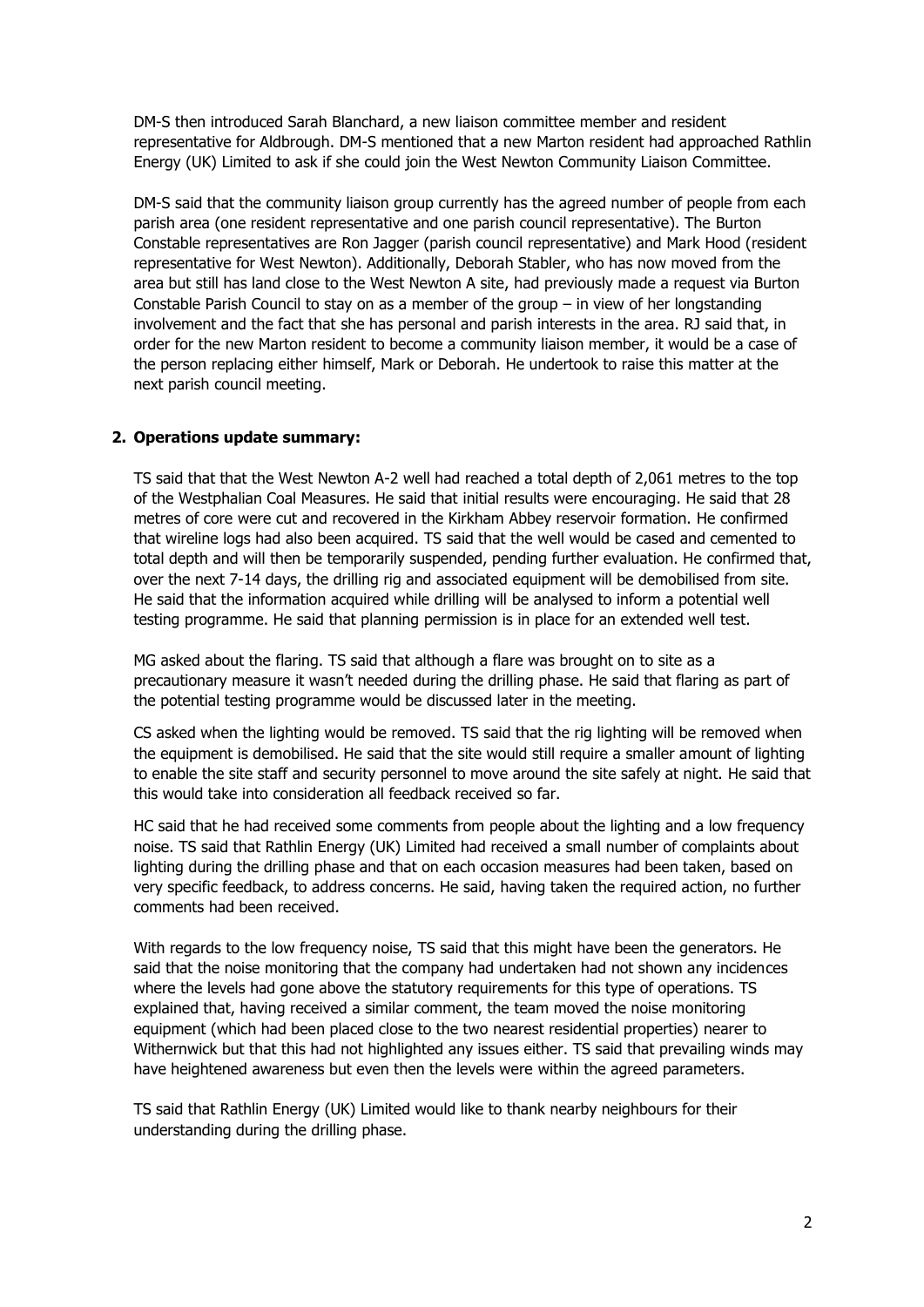# **3. Operations update**

CF gave a presentation that covered the following areas:

## **The drilling timeline**

CF said that the drilling phase had largely gone to plan, although it had taken slightly longer than originally anticipated. She explained that the planned programme of running the casing, cementing, installing the wellhead, coring and wireline logging was all in place, but that there had been some unplanned challenges associated with the rig itself, changing drilling assemblies and general logistics.

# **Well testing**

TS explained that the East Riding of Yorkshire Council planning permission provides for 90 days to undertake an extended well test. He said that the Environment Agency permits provide for flow tests in the Kirkham Abbey and Cadeby formations and that these tests are based on volumes (not times).

# **The Oil and Gas Authority**

TS said that the Oil and Gas Authority has given permission for an extended well test (up to 90 days) in the Kirkham Abbey formation.

# **Well testing operations**

TS said that the logistics and operations for well testing operations may include:

- Mobilisation
- Rig up (a small workover rig similar to the one used at the beginning of these operations)
- Wellbore perforation at predetermined points within the well
- Clean up and flow test
- Acidise and/or N2 lift as required
- Run the downhole gauges
- Extended well test
- Pressure build up
- Demobilisation

TS then showed a diagram with the equipment that would be on site during the well testing phase. He also explained that two 'shrouded' flares will be used this time around – known as a clean-up flare and an extended well testing flare.

### **Community comments**

CF said that Rathlin Energy (UK) Limited had received comments from four Withernwick residences during the drilling phase of the operation – relating to noise and light. She explained what had been done to mitigate both issues – as summarised by TS earlier in the meeting. She then took the liaison group members through the noise monitoring data to show the actual results.

### **Restricted Access on Piper's Lane and Fosham Road**

CF explained that on Monday 10 June 2019, East Riding of Yorkshire Council issued an emergency road closure for the 'Temporary Prohibition of Through Traffic' for Piper's Lane and Fosham Road. She said that access has been restricted due to the likelihood of danger to the public, or of serious damage to the road, not attributable to Rathlin Energy (UK) Limited's operations. She explained that Rathlin Energy (UK) Limited had witnessed a number of incidents which had put road users in danger and, to mitigate against this, had applied to restrict access along the route. CF said that traffic and pedestrian access will be administered by traffic management personnel contracted to Rathlin Energy (UK) Limited. She said that access would be maintained at all times for pedestrians and vehicles to properties directly affected by the closure and for the emergency services.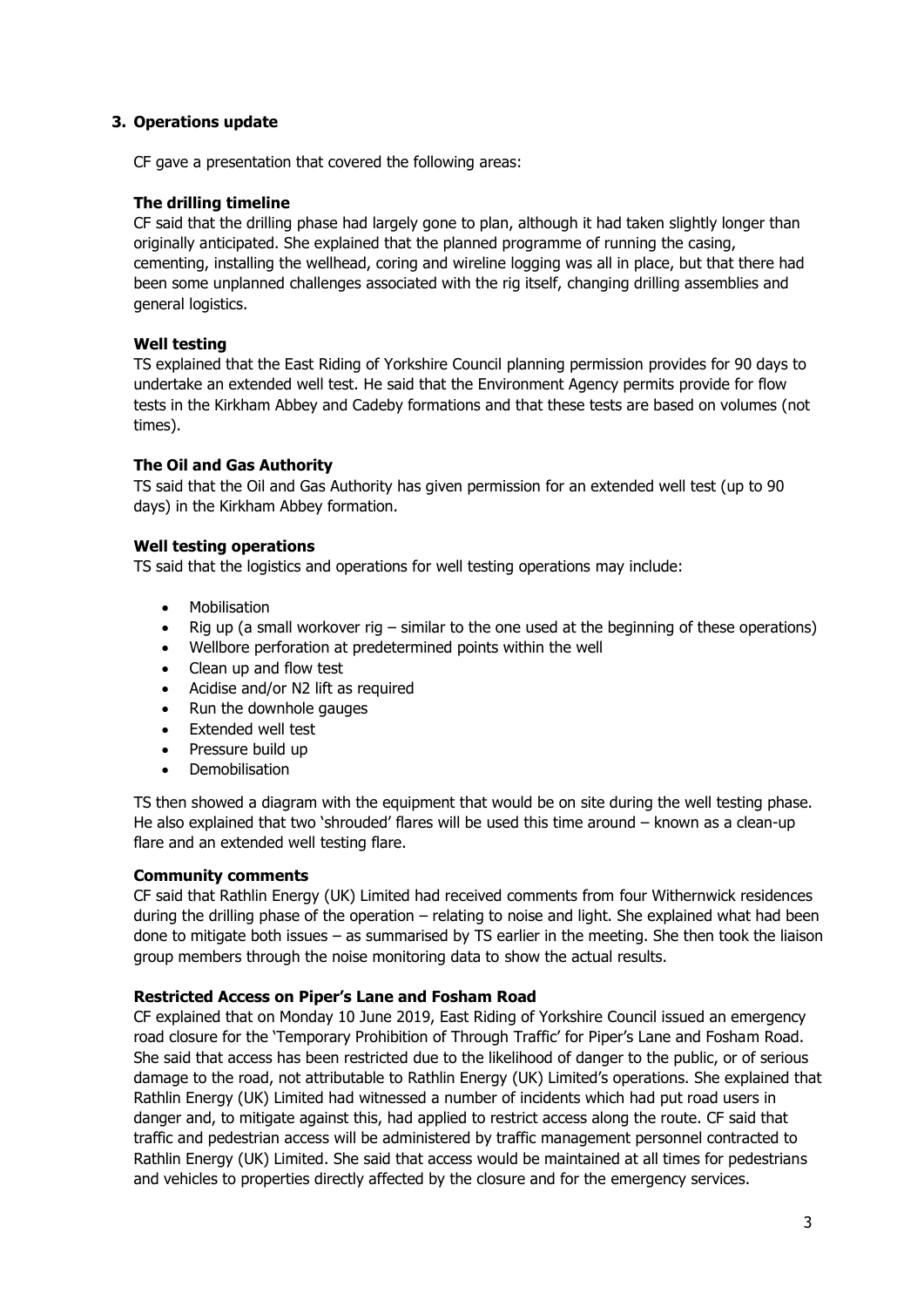She said, that the route will be closed to all other perople whether on foot, pedal cycle, horseback or any other vehicle. CF explained that this is not a through road and therefore there is no alternative route.

She summarised by saying that the Order covers the full extent of Piper's Lane, Marton and Fosham Road, Withernwick, together with parts of the footpaths adjoining the highways (approximately 100 metres). The closure will continue for a period of twenty-one (21) days to 30 June 2019. She said that it is an offence to contravene a Road Traffic Order.

CF said that if anyone has any queries or questions they should please contact Rathlin Energy (UK) Limited via [www.rathlin-energy.co.uk](http://www.rathlin-energy.co.uk/) or call the office on 0207 2689860. Alternatively, residents can speak with East Riding of Yorkshire Council's Highways Customer Care Team on 01482 393939.

RJ and DS both raised concerns about accessing the route and both gave examples of how the security/traffic management personnel or Humberside Police had made it difficult for them, as business owners along the lane/road, to gain access that week. DM-S apologised profusely for this and CF/SC undertook to brief the people concerned so that future access would be trouble-free.

RJ said that if it wasn't for Rathlin Energy (UK) none of this messing around would be needed. DM-S reminded the liaison group that when the first well was drilled (WNA-1) back in 2013, it was done so with next to no disruption and little cause for complaint. He said that, he hoped by restricting access to the road to only those who need to use it, this should improve matters.

Another member of the liaison group said that, as someone who uses the route daily to go about their normal business, restricting access had significantly improved matters for local people already.

CF also explained that a Temporary Traffic Regulation Order (TRO), restricting access on Fosham Road and Piper's Lane, was being processed by East Riding of Yorkshire Council's Highways Department and that, if authorised, it would come into effect on 1st July 2019 (when the current 'Emergency Order' expires).

She said that if the TRO is granted, it could be in place for up to 18 months - but that access to the route will only be restricted when the West Newton A site is operational.

She explained that the TRO would enable local residents and businesses to access their properties as well as the emergency services.

CF finished by explaining that the TRO could also restrict access to footpaths surrounding Fosham Road and Piper's Lane. She said that these changes would temporarily affect walkers, pedestrians, cyclists and horse riders.

HC said that he had received some complaints about damage to the road verges at the junction of Lambwath Lane/Langthorpe Road and a report of unsafe driving by tanker on 19 May 2019. CF said that she would go away and investigate both issues and that she would reply to HC directly.

A discussion then took place as to the road safety issues mentioned by Rathlin Energy (UK) Limited. PC JG and PC CM said that since the drilling operations began there had been 11 separate road closures associated with unsafe protestor activity. Some community liaison members said that local people were really 'fed up' with the disruption being caused by the protestors - stating that the mess and disturbance they were creating/causing was completely unacceptable.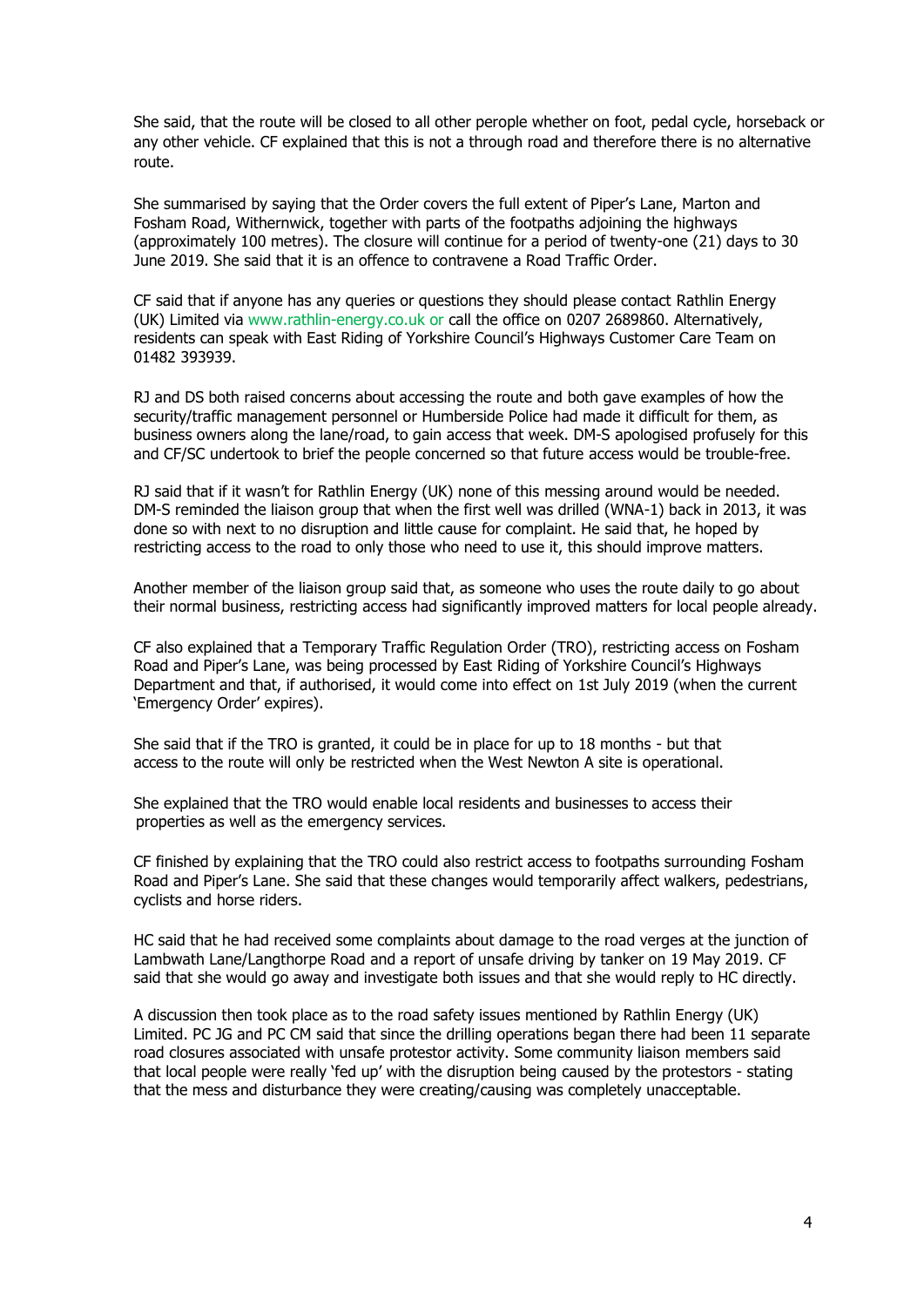## **Well clean up treatments**

CF then talked liaison group members through how the testing operation would work and the treatments that are used to clean up the well to assist with the flow process.

She summarised, by showing how equipment is lowered into the well and the process for puncturing the casing using small charges. CF said that, at that point, the team would normally expect oil or gas to flow into the well. She explained that if it doesn't flow this could potentially be associated with blockages caused by the drilling fluids and mud clogging access between the well and the formation. She said that in such circumstances a clean up treatment involving the injection of hydrochloric acid (very similar in strength to everyday household cleaners – such as toilet cleaner and patio cleaner) would be used. CF then gave a demonstration to show how this would work in practice using familiar household products with a similar strength to the fluids used in the operation. CF explained that more information about this can be accessed through the Environment Agency in a document that defines the use of acid at oil and gas exploration and production sites (dated January 2018).

CF said that to aid the initial flow of gas or oil (if oil is present), nitrogen (N₂) may also be introduced to displace the wellbore fluids, reducing its hydrostatic weight. She explained that nitrogen is classified as an inert waste and the venting of such is considered a closed loop system, in so far as nitrogen is extracted from and vented back into the atmosphere. She said that no nitrogen would remain in the wellbore.

Both processes were talked through in detail with reassurances given on how low the risks are in terms of safety considerations and environmental impacts. CF then led a discussion on the safe handling of the materials used during the testing phase.

Resident representatives said that they felt reassured by the practical demonstration given by CF, which showed how the products behave once they come into contact with the drilling mud or geological formations. CF said that the products tested, if used in the home, are flushed down people's sinks, toilets, etc. – entering the water system. She said that the spent acid from the Rathlin Energy (UK) Limited well are tankered away and disposed at a regulated site – which is an added safety measure.

CF then showed the liaison group the company's product safety sheets and how they compare, in terms of the level of detail, with everyday household products.

# **Onshore UK Production Facilities**

TS explained that, at the last meeting, liaison group members had asked for details about other nearby onshore gas and oil production sites. It was suggested that at some point a site visit could be arranged. TS presented his findings, as follows:

| <b>Site</b>     | <b>County</b>   | <b>Started Producing</b> |
|-----------------|-----------------|--------------------------|
| Saltfleetby     | Lincolnshire    | December 1999            |
| Keddington      | Lincolnshire    | November 1998            |
| Malton          | North Yorkshire | November 1996            |
| Marishes        | North Yorkshire | July 1996                |
| Pickering       | North Yorkshire | November 2001            |
| Kirby Misperton | North Yorkshire | <b>July 1996</b>         |

TS also referenced the Knapton Gas Fired Power Station in North Yorkshire. He showed pictures from the boundary fences and aerial images for each site highlighting how little equipment is in place and how, with tree planting and bunding, they are well away from the public view.